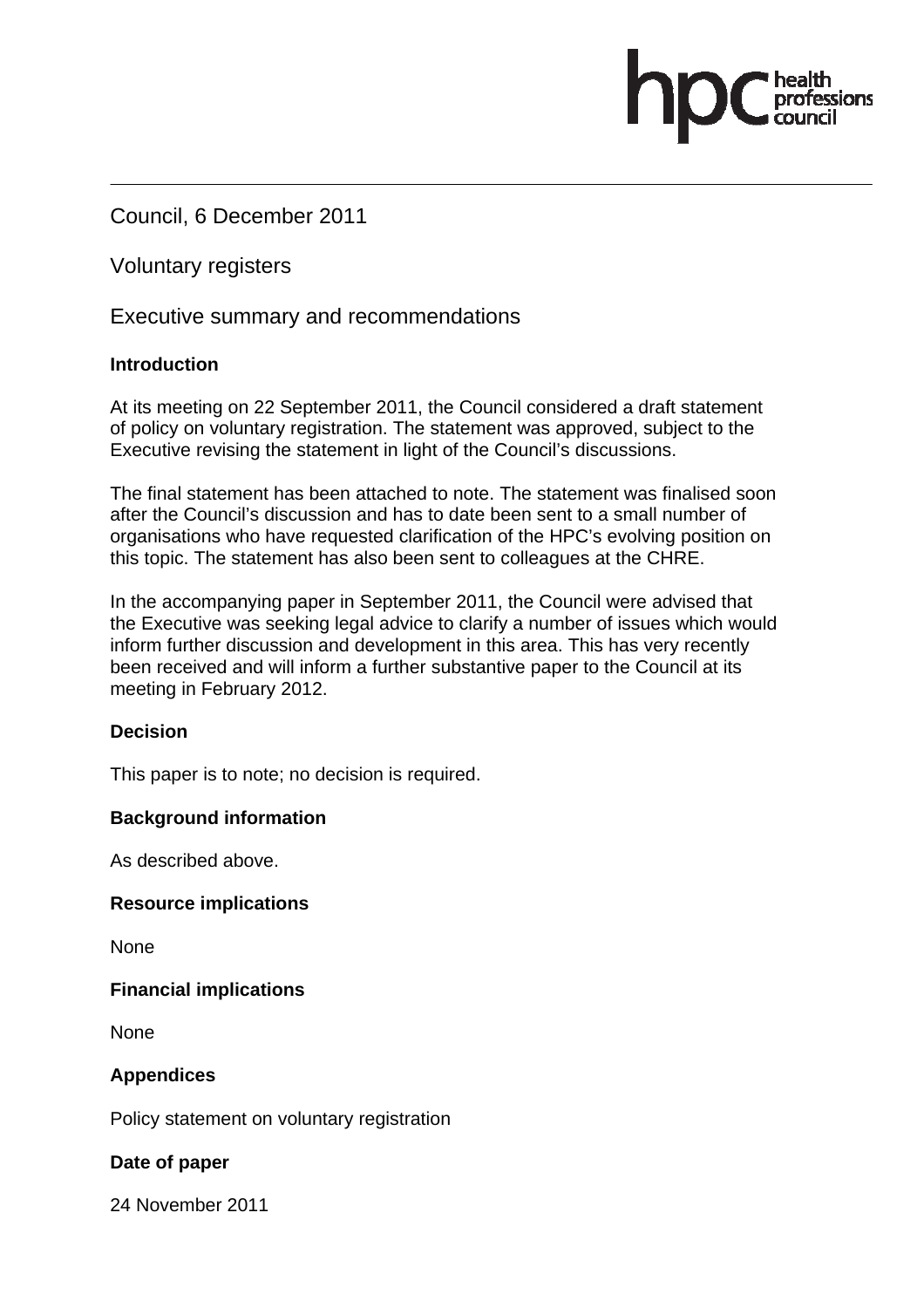

#### **Voluntary registration**

### **1. Introduction**

- 1.1 This document outlines the HPC's developing thinking on the topic of the voluntary registration of professions and occupations in light of the Health and Social Care Bill 2011.
- 1.2 In this document 'we' refers to the HPC.

## **2. What is voluntary registration?**

- 2.1 In February 2011, the government published the Command Paper 'Enabling Excellence – Autonomy and Accountability for Healthcare Workers, Social Workers and Social Care Workers ('the paper').
- 2.2 The paper sets out the current government's policy on regulation, including its approach to extending regulation to new groups. In particular, it sets out the government's policy that, in the future, statutory regulation will only be considered in 'exceptional circumstances' where there is a 'compelling case' and where voluntary registers, such as those maintained by professional bodies and other organisations, are not considered sufficient to manage the risk involved.
- 2.3 The paper also outlines a system of what is called 'assured voluntary registration'. The Council for Healthcare Regulatory Excellence (CHRE), (which has oversight of the nine regulators of healthcare professionals), is to be renamed and given powers to accredit or quality assure voluntary registers held by professional bodies and other organisations.
- 2.4 The HPC and the other regulators<sup>1</sup> are to be given powers to set up voluntary registers, subject to publishing an assessment of the likely assessment of doing so (an 'impact assessment') and holding a public consultation. A voluntary register would mean that registration would not be compulsory in order to practise, but, over time, registration might become a requirement of employers and commissioners and individuals could choose to register.
- 2.5 The paper also said that by the end of 2013 the HPC should explore with government the scope for putting in place a system of voluntary registration for adult social care workers in England.<sup>2</sup> Adult social care workers include staff who work with adults in residential care homes, in day centres and who provide care in someone's home.

 $\overline{a}$ 

<sup>&</sup>lt;sup>1</sup> The nine regulators overseen by the CHRE: www.chre.org.uk

 $2$  The regulation of social workers and social care workers is devolved to the four countries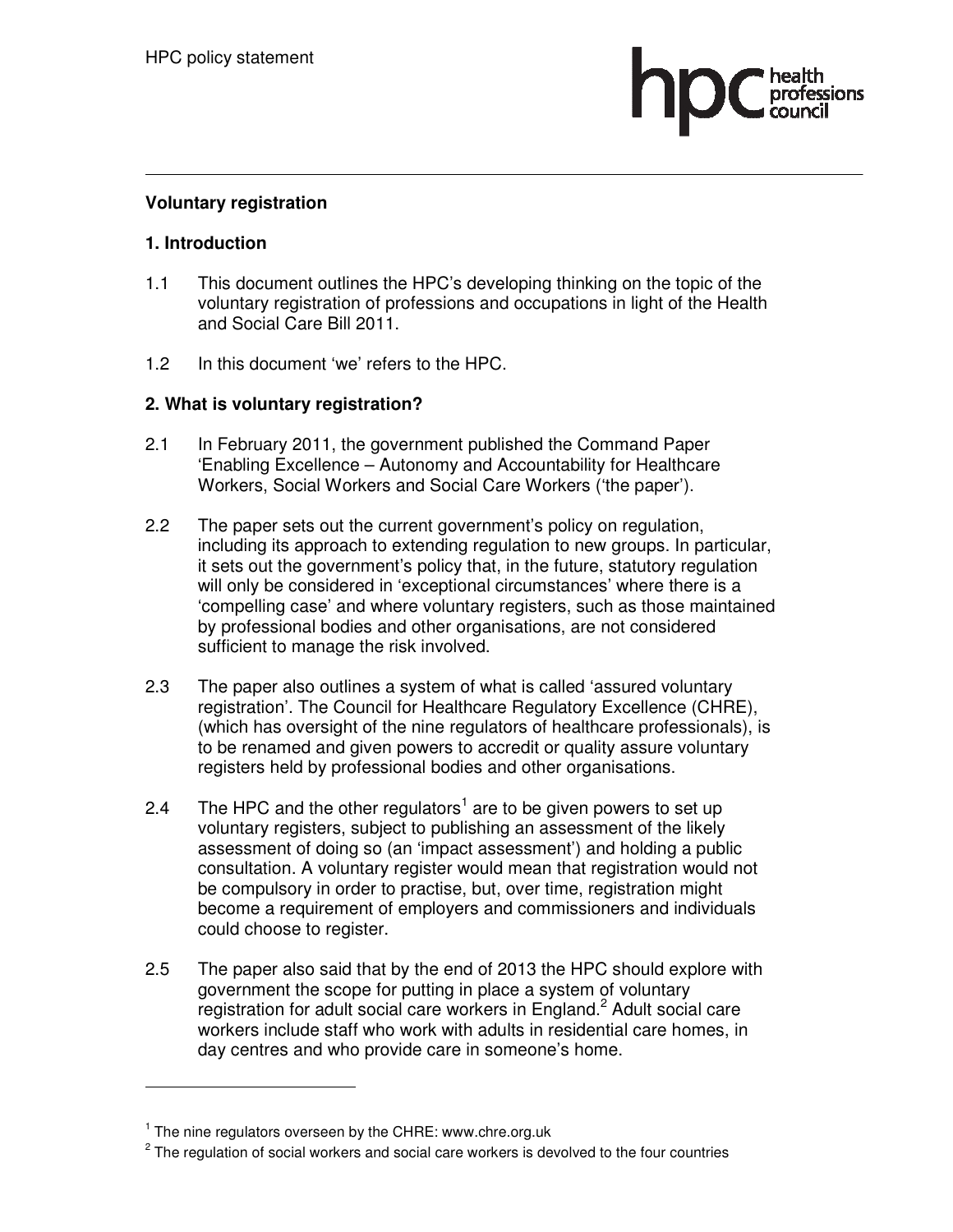#### **3. HPC's position and approach**

- 3.1 We are in the early stages of considering whether, how and in what circumstances we might consider exercising our future powers to establish voluntary registers.
- 3.2 We are actively exploring establishing voluntary registers in light of the government's clear statement of policy about statutory regulation and its preference for 'assured voluntary registration'. However, **we will only establish a voluntary register for a professional or occupational group if we consider that such a register would strengthen public protection.**
- 3.3 As a result, we have not yet made any decisions about whether the HPC should establish a voluntary register for any specific professional or occupational group.
- 3.4 We have identified, however, what we believe might be the potential benefits of setting up voluntary registers, and the potential risks or drawbacks. We have also produced a set of principles which will inform our developing approach to voluntary registration.

### **Benefits**

- 3.5 The following outlines the potential benefits to the public, including service users, employers, to the profession or occupation, and to the HPC, of establishing voluntary registers.
	- As a statutory regulator with established processes, nationally agreed standards, and a track record of delivering cost-effective, efficient regulation, the HPC may be in a strong position to deliver a system of voluntary registration – in particular, where a given profession or occupation does not already have an established voluntary register. A voluntary register might help members of the public to make informed choices.
	- The HPC is independent from the professions it regulates. Its sole role is to protect the public. This provides assurance to the public that decisions will be made in the public interest rather than solely in the professional interest. This compares to voluntary organisations that may perform a registration function alongside supporting the interests of members and developing the profession.
	- An HPC voluntary register might have the potential to create one register, rather than many parallel registers for the same profession, which could be confusing for members of the public trying to make informed choices about practitioners.
	- The HPC has good relationships and recognition with a wide and varied range of employers – this means it may be in a good position to outline the potential benefits of voluntary registration to employers and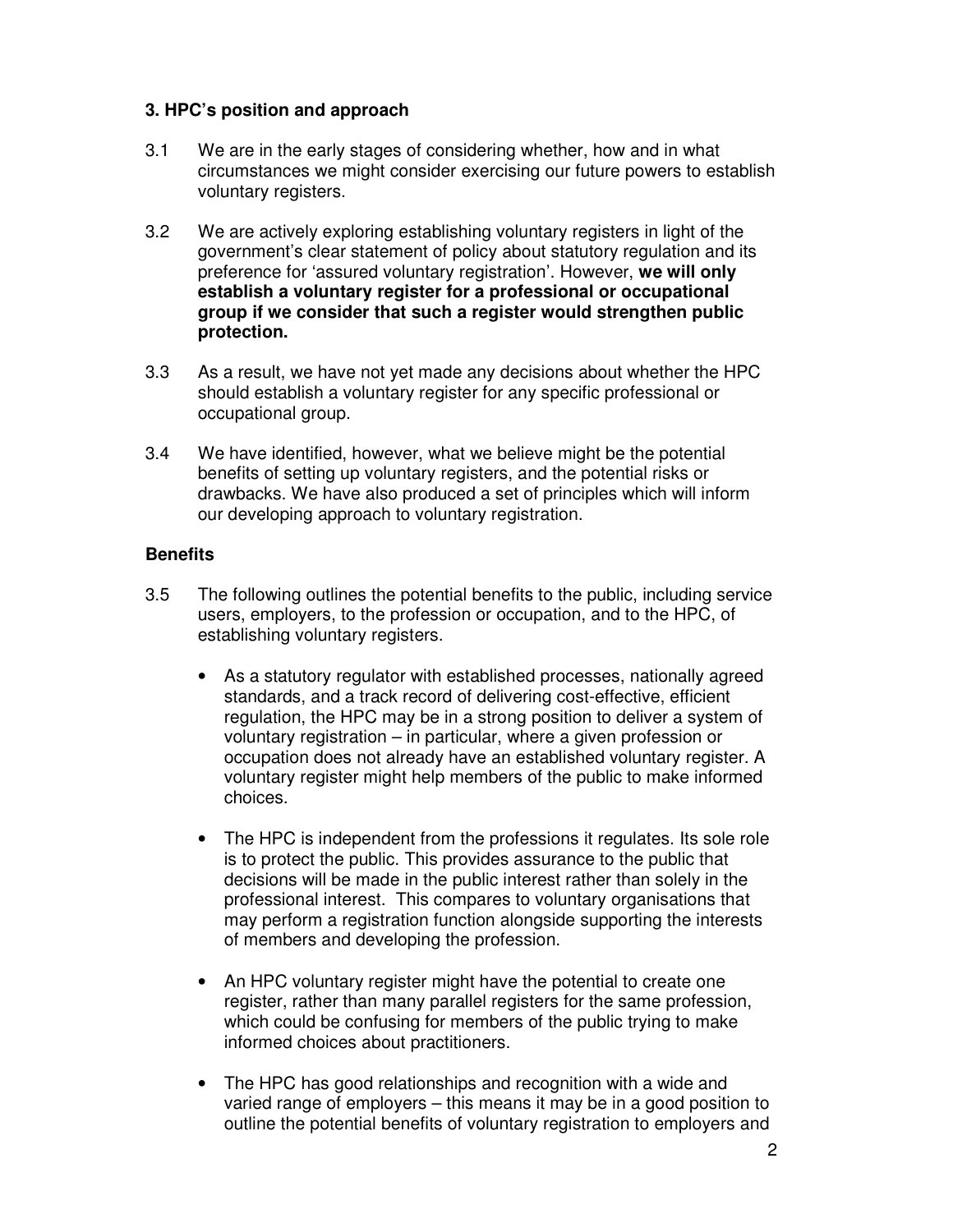commissioners who may then make registration a specific requirement for employment or funding.

- Even where a voluntary register or registers already exist, the HPC may be in an improved position to undertake this role – for example, with the capacity and previous experience to deal with conduct or competence concerns. Some organisations holding voluntary registers rely heavily on the good will and commitment of the individuals involved and might not therefore have the equivalent resources available for undertaking regulatory functions.
- Voluntary registration with a statutory regulator might be a 'steppingstone' on the path to potential future statutory regulation, enabling the evidence to be gathered that might support the protection of a title or function associated with that group in the future.

#### **Risks and drawbacks**

- 3.6 The following outlines the potential risks and drawbacks of setting up voluntary registers.
	- The level of protection afforded by a voluntary register would be lower than a statutory register because registration would not be compulsory and some practitioners may choose to practise without registration, leaving the public at risk.
	- Someone removed from a voluntary register because of concerns about their conduct or competence would be able to continue to practise. The HPC would need to carefully consider the public protection risk and the reputational risk this may cause.
	- Voluntary registration might confuse or mislead members of the public who may assume that it affords the same level of protection as the HPC's statutory registers.
	- A voluntary register might only be meaningful if employers, commissioners and service regulators made registration a requirement and this may only be likely to happen once a 'critical mass' of practitioners become registered. It might be difficult to build sufficient numbers on a voluntary register without such requirements in place.
	- The cost, resource and capacity implications of the HPC establishing voluntary registers need to be explored further, but might potentially be prohibitive (at least in some cases).
	- A voluntary register may not be a 'stepping stone' to statutory regulation - there is no guarantee that a voluntary register will eventually lead to a statutory register being introduced by the government.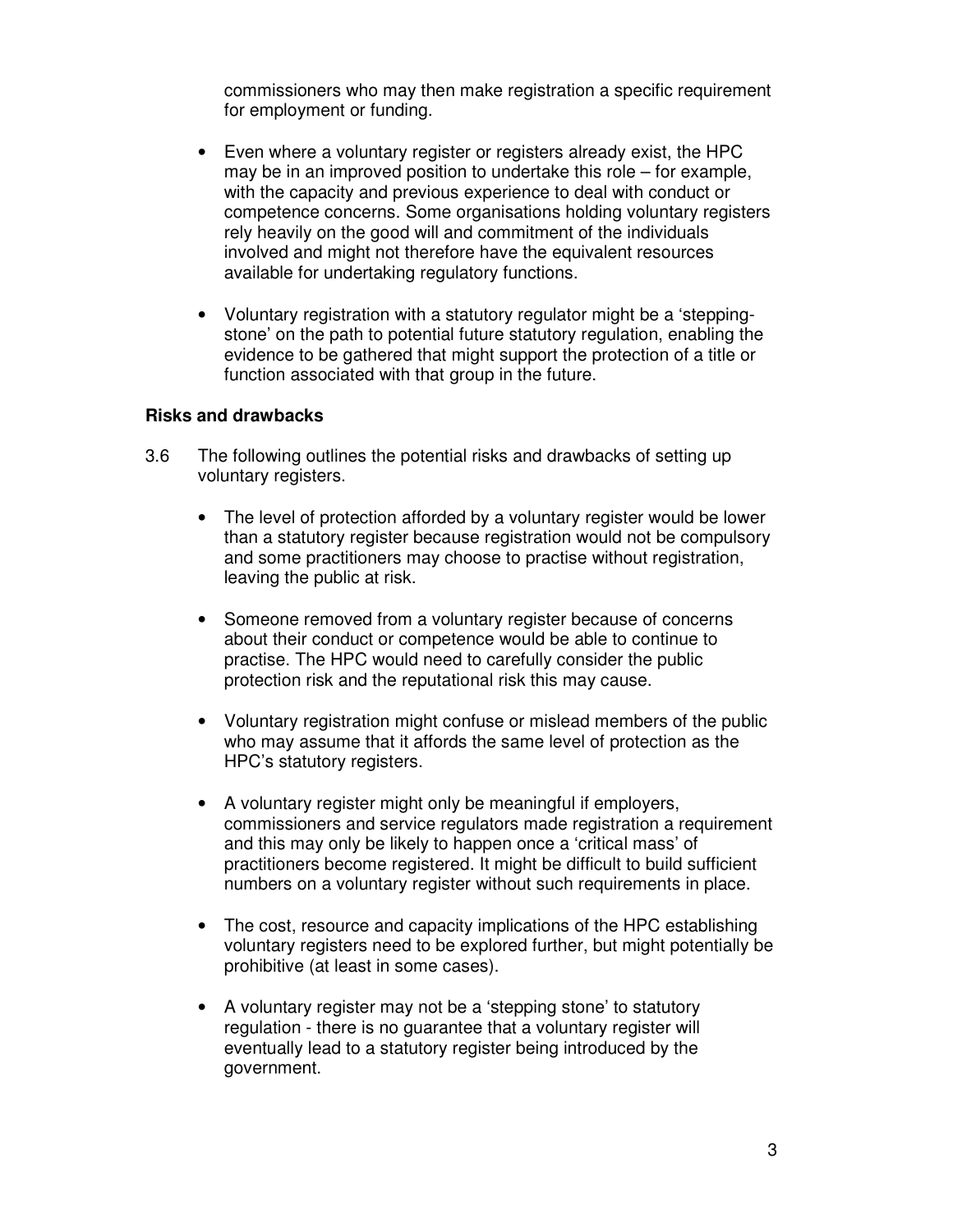### **Principles**

- 3.7 Having considered the potential benefits, and the potential risks or drawbacks involved in voluntary registration, we have developed a guiding principle and nine principles relating to implementation which will inform our developing approach in this area.
- 3.8 We will use the principles outlined below as we continue to discuss whether, how and in what circumstances we might consider establishing voluntary registers.

#### **The HPC will only consider establishing voluntary registers provided they strengthen public protection.**

- Any voluntary registers would seek to assure the standards of registered practitioners, command the confidence of stakeholders and allow the public, employers and others to make informed decisions.
- Although the focus would be on the needs of public protection, the HPC's approach would take into account other relevant factors such as government policy; the differences between what can be achieved through a voluntary system compared to a statutory system; the costs and feasibility of developing, establishing and maintaining voluntary registers; and the capacity of the organisation to open additional registers.
- Any voluntary registers maintained by the HPC would be clearly differentiated from the HPC's statutory registers so that the public could understand the different types and levels of assurance they offer.
- Where the HPC establishes or considers establishing a voluntary register on the invitation of the UK Government or of one of the devolved administrations, the HPC would seek funding to cover the costs involved.
- After development and initial set-up, all voluntary registers would be operated on a full cost-recovery basis.
- The model of voluntary registration should be appropriate to the group concerned, proportionate and cost-effective, taking into account, for example, the risk profile of the profession / occupation; the requirements or qualifications for entry; and the profile of practitioners, including practitioners' ability to pay for registration.
- Where the HPC is considering establishing a voluntary register and there already exists a credible register or registers for that group (which account for a significant proportion of practitioners), HPC voluntary registration should have the support of at least one representative organisation in the field.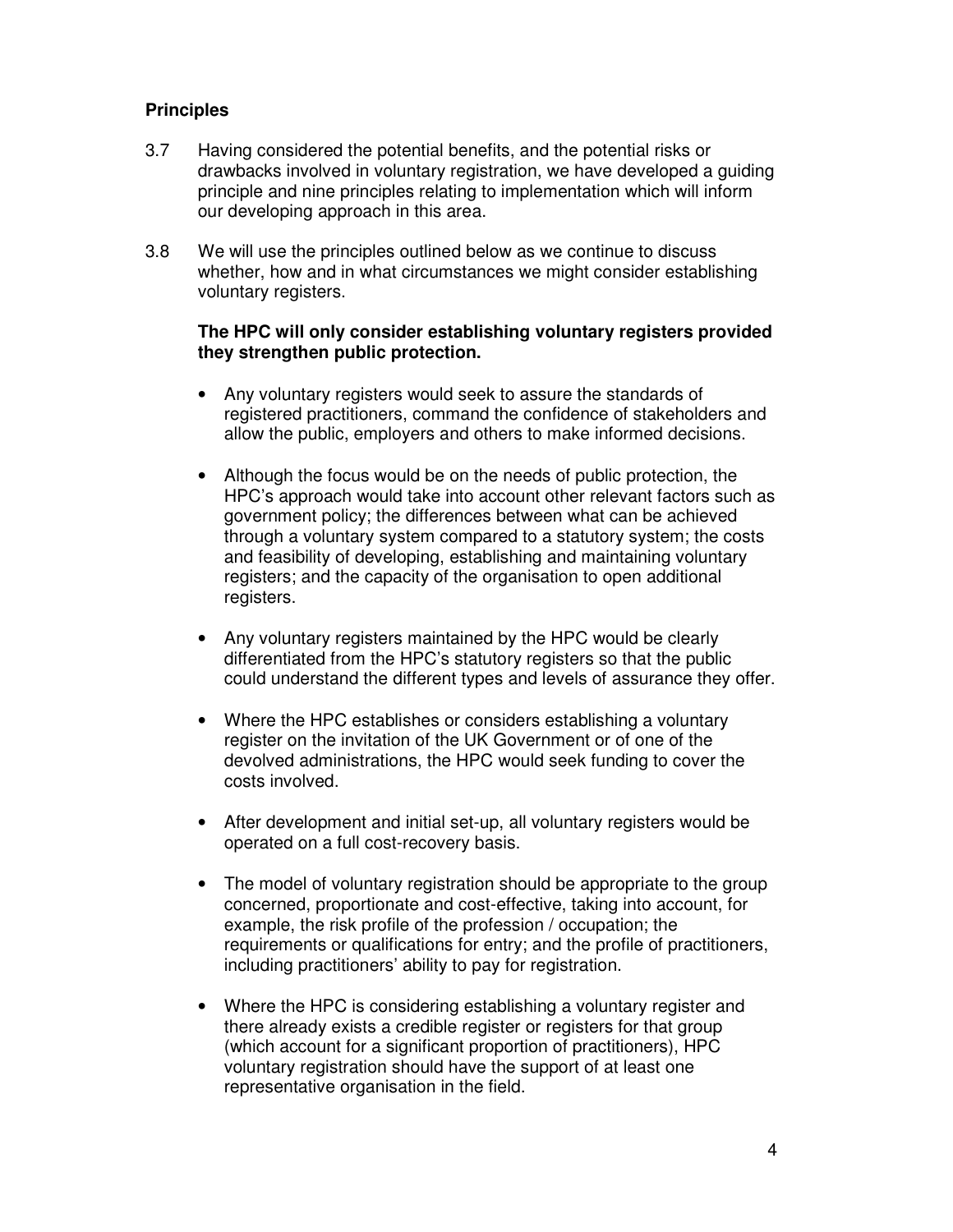- The process for dealing with concerns about the conduct or performance of voluntarily registered practitioners should be proportionate, balancing the need to maintain the integrity of the Register and protect the public with the absence of statutory powers (for example, to demand information) and the need to control costs to maintain the viability of the Register.
- The HPC would work with service regulators, commissioners and employers to encourage them to recognise practitioners who are voluntarily registered in their activities. (For example, by only employing practitioners who are voluntarily registered; or by recognising voluntary registration through service regulation.)